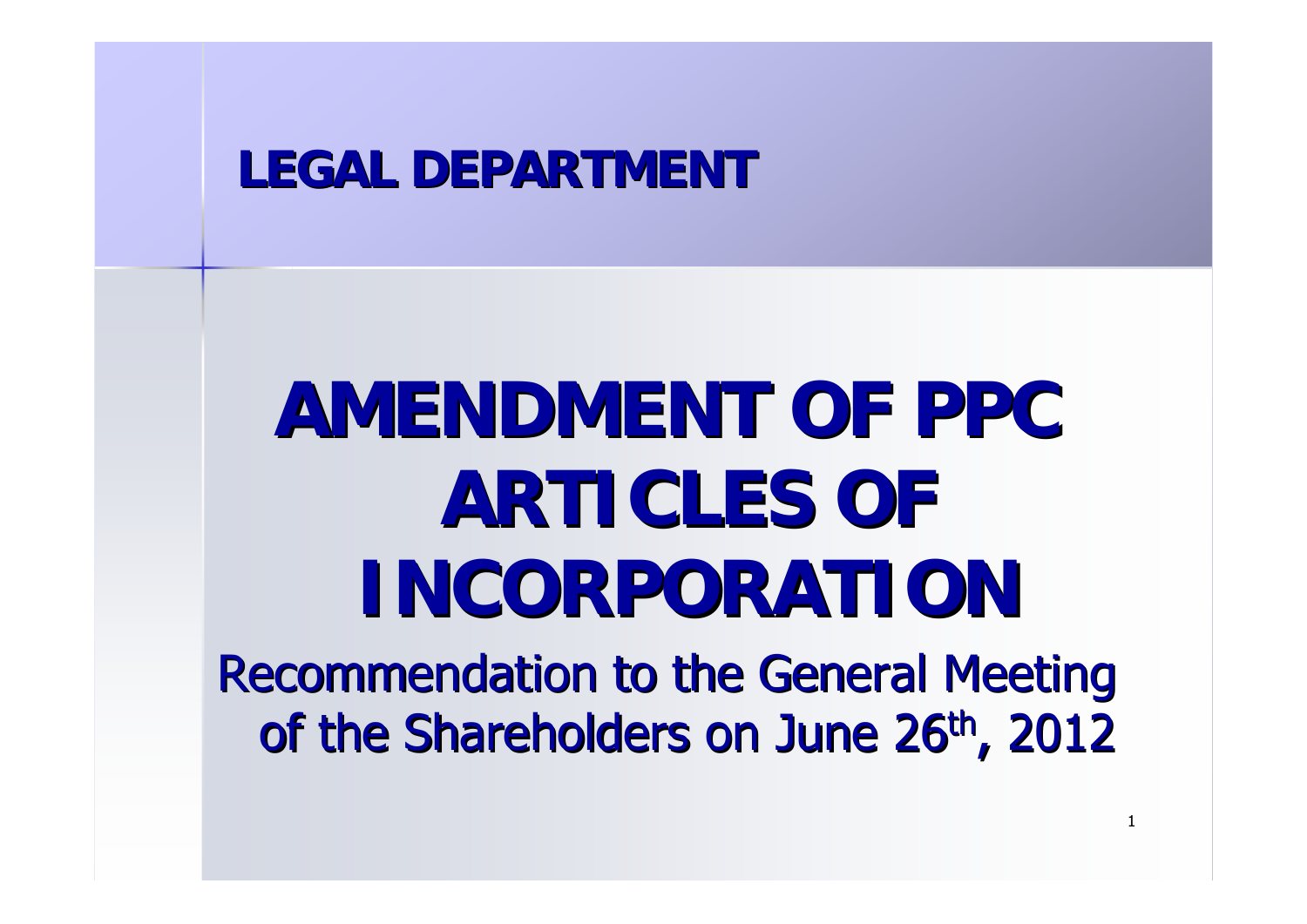| ARTICLES OF INCORPORATION IN FORCE                                                                                                                                                                                                                                                                                                                                                                                                                                                                                                                                                                                                                                                                                                                                                                                                                                | PROPOSED AMENDMENTS                                                                                                                                                                                                                                                                                                                                                                                                                                                                                                                                                                                        |
|-------------------------------------------------------------------------------------------------------------------------------------------------------------------------------------------------------------------------------------------------------------------------------------------------------------------------------------------------------------------------------------------------------------------------------------------------------------------------------------------------------------------------------------------------------------------------------------------------------------------------------------------------------------------------------------------------------------------------------------------------------------------------------------------------------------------------------------------------------------------|------------------------------------------------------------------------------------------------------------------------------------------------------------------------------------------------------------------------------------------------------------------------------------------------------------------------------------------------------------------------------------------------------------------------------------------------------------------------------------------------------------------------------------------------------------------------------------------------------------|
| Article 3<br><b>Object</b><br>The company's object shall be:<br>1.<br>The engagement in commercial and industrial activities in the energy<br>(a)<br>sector, in Greece and abroad. These activities shall include, but not<br>be limited to:<br>The engagement in commercial and industrial activities in the<br>(1)<br>electricity sector, in Greece and abroad,<br>The design, supervision, construction, exploitation, maintenance<br>(2)<br>and operation of power plants, as well as, of<br>transmission and distribution networks,<br>The supply and sale of electricity,<br>(3)<br>The extraction, production and supply of energy raw materials,<br>(4)<br>The assignment to third parties, by virtue of contract, of any<br>(5)<br>activity similar to those set forth herein above.                                                                     | Article 3<br>Object<br>The company's object shall be:<br>1.<br>[Remains as it is]<br>a)<br>(1)<br>[Remains as it is]<br>The design, supervision, construction, exploitation,<br>(2)<br>maintenance and operation of power plants,<br>[Remains as it is]<br>(3)<br>[Remains as it is]<br>(4)<br>(5)<br>[Remains as it is]                                                                                                                                                                                                                                                                                   |
| The engagement in commercial and industrial activities in the<br>(b)<br>telecommunications sector, the provision of services to third parties<br>related to Projects design, management and supervision issues, the<br>provision of services to third-party Companies on organization and<br>information technology issues, as well as the exploitation of all kinds<br>of assets held by the company.<br>The establishment of companies, the participation in joint ventures, as<br>(c)<br>well as, the acquisition of shares of other companies, Greek or<br>foreign, and, in general, the participation in enterprises pursuing aims<br>similar to those under (a) and (b) of this paragraph or, the activities<br>of which (enterprises) are directly or indirectly related to the object of<br>the company or which have as object the profitable use of the | The engagement in commercial and industrial activities in<br>b)<br>the telecommunications sector, the provision of services to third parties<br>related to Projects design, management and supervision issues, the<br>provision of services to third parties related to training and<br>occupational safety and health [1], the provision of services to third-<br>party Companies on organization and information technology issues, as<br>well as the exploitation of all kinds of assets held by the company<br>[Remains as it is]<br>$\mathsf{C}$<br>[1] Note<br>See Board Resolution no 122 /8.5.2012 |
| movable or immovable assets of the company and the development<br>of its resources.                                                                                                                                                                                                                                                                                                                                                                                                                                                                                                                                                                                                                                                                                                                                                                               | $\overline{2}$                                                                                                                                                                                                                                                                                                                                                                                                                                                                                                                                                                                             |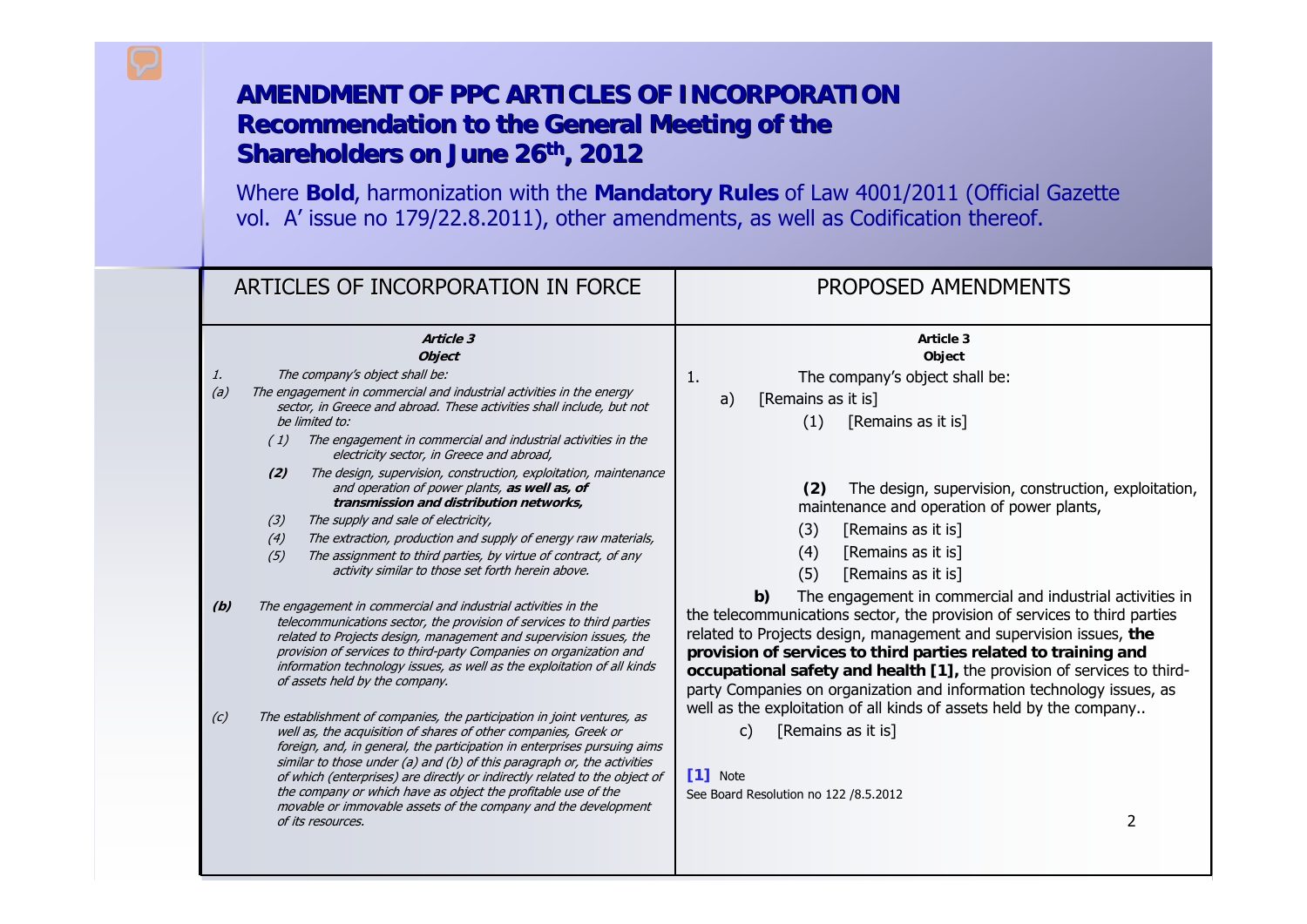| ARTICLES OF INCORPORATION IN FORCE                                                                                                                                                                                                                                                                                            | PROPOSED AMENDMENTS       |
|-------------------------------------------------------------------------------------------------------------------------------------------------------------------------------------------------------------------------------------------------------------------------------------------------------------------------------|---------------------------|
| 2.<br>In order to attain the objects referred to in the preceding paragraph,<br>PPC S.A. may, in particular,                                                                                                                                                                                                                  | 2.<br>[Remains as it is]  |
| (a) conclude any kind of contracts or agreements with domestic or<br>foreign natural or legal persons and inter-state organizations.                                                                                                                                                                                          | [Remains as it is]<br>(a) |
| (b) participate in the capital of existing companies or in the capital of<br>companies to be established in the future, grant loans to the<br>said companies and furnish guarantees in their favor.                                                                                                                           | (b)<br>[Remains as it is] |
| (c) issue any bonded loans of any nature whatsoever and participate in<br>the share capital of companies to which the company has<br>granted loans through the conversion or not of the bonds of<br>the aforesaid loans into shares.                                                                                          | [Remains as it is]<br>(c) |
| 3.<br>The company may engage in any other action or activity in order to<br>fulfill its object within the scope of the Articles of Incorporation hereof<br>and of the standing provisions, in any commercial or other activity<br>and perform any material or legal act, directly or indirectly connected<br>with its object. | 3.<br>[Remains as it is]  |
|                                                                                                                                                                                                                                                                                                                               | 3                         |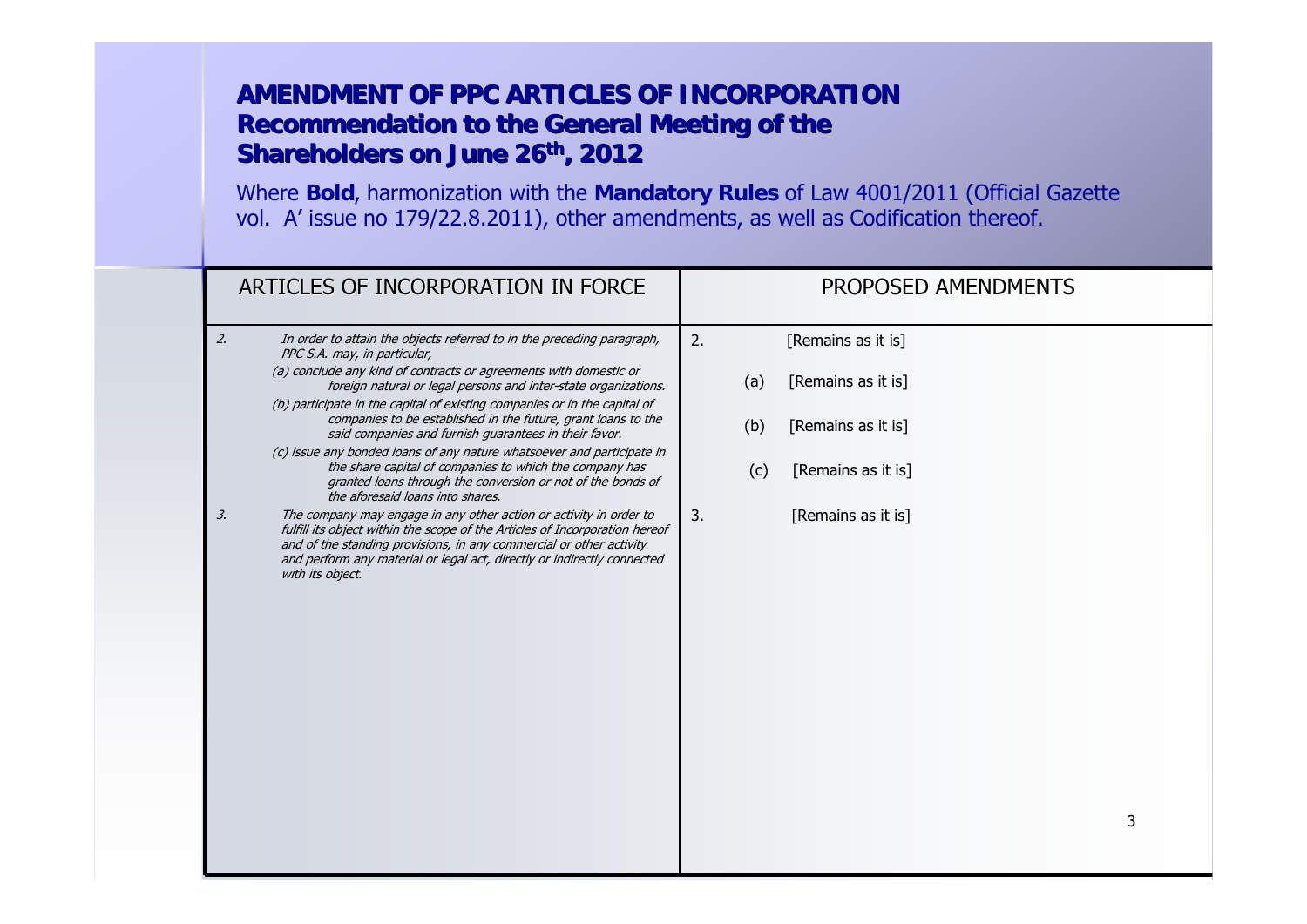| ARTICLES OF INCORPORATION IN FORCE                                                                                                                                                                                                                                                                                   | PROPOSED AMENDMENTS                                                                                                                                                                                                         |
|----------------------------------------------------------------------------------------------------------------------------------------------------------------------------------------------------------------------------------------------------------------------------------------------------------------------|-----------------------------------------------------------------------------------------------------------------------------------------------------------------------------------------------------------------------------|
| <b>CHAPTER C'</b><br><b>MANAGEMENT</b><br>Article 9<br><b>Governing Bodies</b><br>The Governing Bodies of the company shall be:<br>The Board of Directors.<br>(a)<br>(b)<br>The Chief Executive Officer and<br>(c)<br>The Competitive and Corporate Functions Management Board and<br>the Networks Management Board. | <b>CHAPTER C'</b><br><b>MANAGEMENT</b><br>Article 9<br><b>Governing Bodies</b><br>The Governing Bodies of the company shall be:<br>(a)<br>[Remains as it is],<br>(b)<br>[Remains as it is],<br>(c)<br>The Management Board. |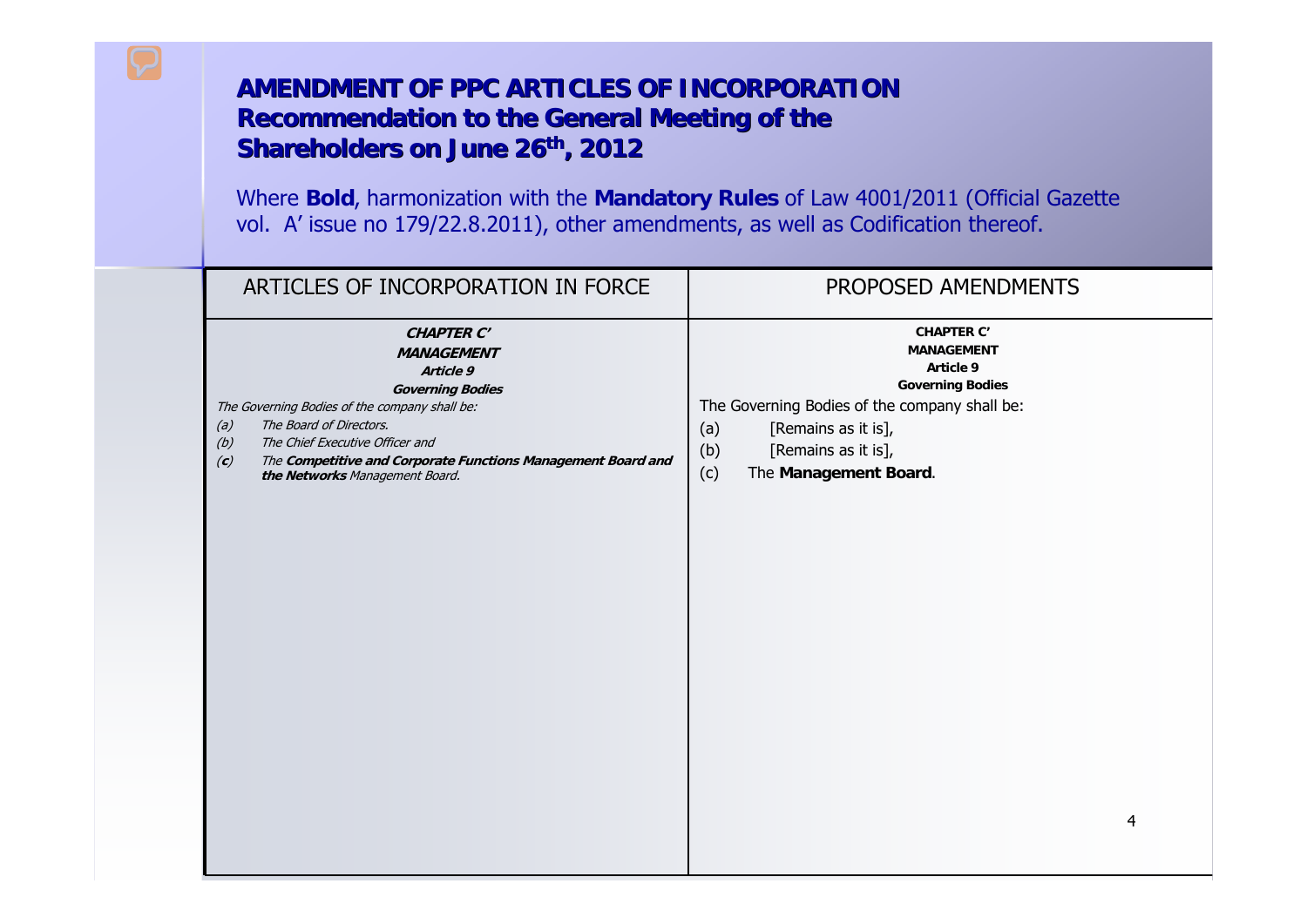| ARTICLES OF INCORPORATION IN FORCE                                                                                                                                                                                                                                                                                                                                                                                                                                                                                                                                                                                                                                                                                                                                                                                                                                               |                  | PROPOSED AMENDMENTS                                       |   |
|----------------------------------------------------------------------------------------------------------------------------------------------------------------------------------------------------------------------------------------------------------------------------------------------------------------------------------------------------------------------------------------------------------------------------------------------------------------------------------------------------------------------------------------------------------------------------------------------------------------------------------------------------------------------------------------------------------------------------------------------------------------------------------------------------------------------------------------------------------------------------------|------------------|-----------------------------------------------------------|---|
| Article 11<br><b>Competence of the Board of Directors</b>                                                                                                                                                                                                                                                                                                                                                                                                                                                                                                                                                                                                                                                                                                                                                                                                                        |                  | Article 11<br><b>Competence of the Board of Directors</b> |   |
| 1. The Board of Directors is the supreme governing body of the company, which<br>shall formulate, primarily, its development strategy and policy, as well as<br>supervise and exercise control over the management of its property. The<br>Board of Directors shall approve, upon recommendation of the Chief<br>Executive Officer: (a) the Strategic Plan, which determines the strategic goals<br>for the attainment of the purpose of the company; (b) the Business Plan of<br>the company of a duration between three $(3)$ and five $(5)$ years, which<br>specifies the goals of the Strategic Plan for each year of its duration; (c) the<br>methods for the implementation of the Strategic Plan and the Business Plan<br>for each year of their duration. The Board of Directors shall also follow up the<br>implementation of both the Strategic and the Business Plan. | 1.               | [Remains as it is]                                        |   |
| 2. The Board of Directors shall represent the company and shall be vested with<br>unlimited authority to decide on any act and to exercise full power concerning<br>the management of the company, the management of its property and, in<br>general, the fulfillment of its object, with the exception of those issues which,<br>either by law or by the Articles of Incorporation hereof, expressly fall within<br>the jurisdiction of the General Meeting.                                                                                                                                                                                                                                                                                                                                                                                                                    | 2.               | [Remains as it is]                                        |   |
| 3. The Board of Directors shall, upon recommendation of the Chief Executive<br>Officer, approve the annual budget of the company, prepare, approve and<br>submit to the General Meeting for approval the annual financial statements of<br>the company and prepare and submit to the General Meeting the annual<br>report.                                                                                                                                                                                                                                                                                                                                                                                                                                                                                                                                                       | $\overline{3}$ . | [Remains as it is]                                        |   |
| 4. The Board of Directors shall, upon the recommendation of the Chief Executive<br>Officer, decide on: a) the necessity of creating positions of Deputy Chief<br>Executive Officers, as well as on their number and competences thereof, b)<br>the basic organisation of the Company divided into General Divisions, which<br>constitute the highest administrative level of its organisational structure, c)<br>the creation of positions of General Managers and their competences. Touc.                                                                                                                                                                                                                                                                                                                                                                                      | 4.               | [Remains as it is]                                        |   |
|                                                                                                                                                                                                                                                                                                                                                                                                                                                                                                                                                                                                                                                                                                                                                                                                                                                                                  |                  |                                                           | 5 |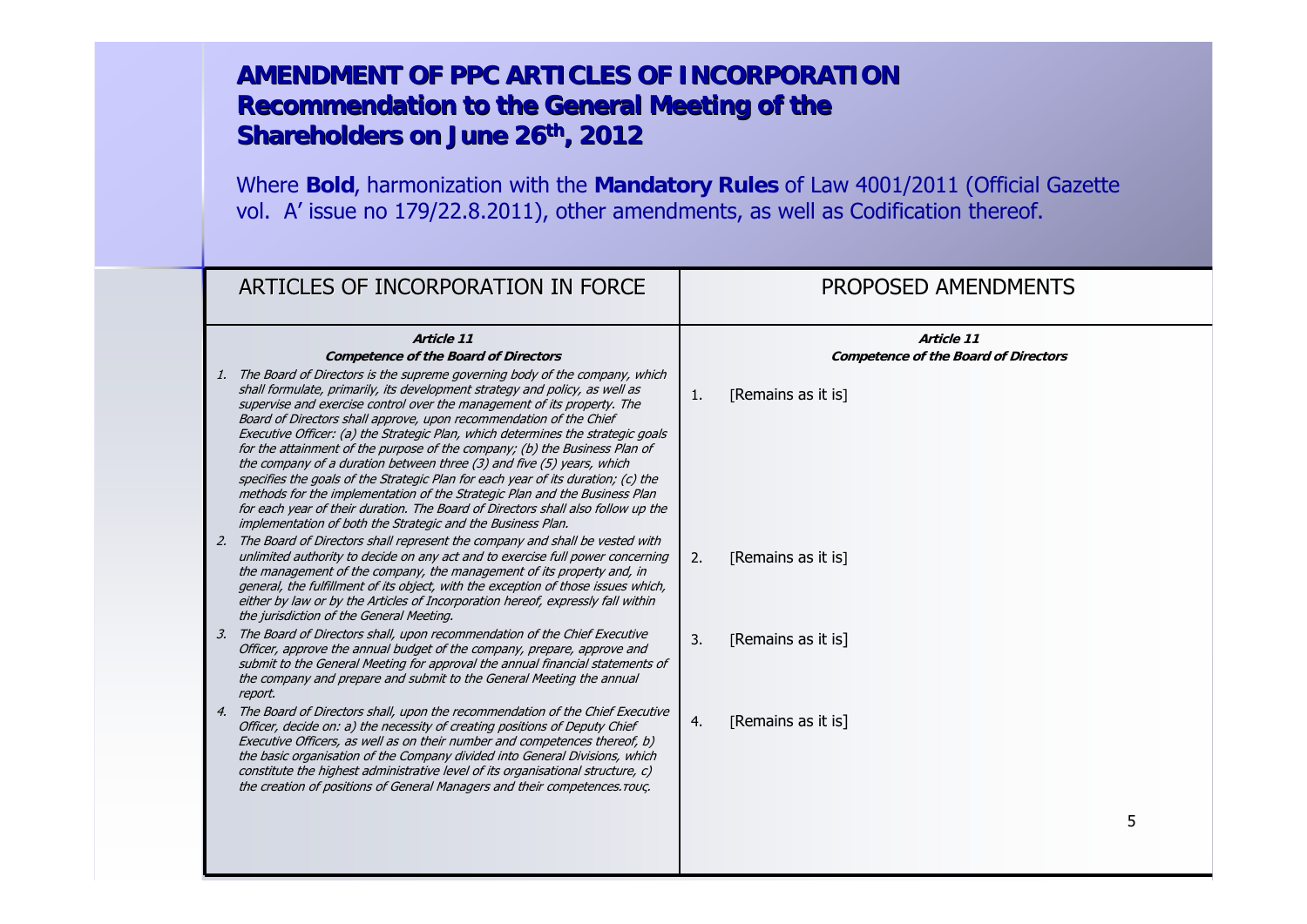| ARTICLES OF INCORPORATION IN FORCE                                                                                                                                                                                                                                                                                                                                                                                                                                                                                                                                                                                                                                                                                                                                                                                                                                                             | PROPOSED AMENDMENTS                                                                                                                                                                                                                                                                                                                                                                                                                                                                                                                                                                                                                                                                                                                                                                                  |
|------------------------------------------------------------------------------------------------------------------------------------------------------------------------------------------------------------------------------------------------------------------------------------------------------------------------------------------------------------------------------------------------------------------------------------------------------------------------------------------------------------------------------------------------------------------------------------------------------------------------------------------------------------------------------------------------------------------------------------------------------------------------------------------------------------------------------------------------------------------------------------------------|------------------------------------------------------------------------------------------------------------------------------------------------------------------------------------------------------------------------------------------------------------------------------------------------------------------------------------------------------------------------------------------------------------------------------------------------------------------------------------------------------------------------------------------------------------------------------------------------------------------------------------------------------------------------------------------------------------------------------------------------------------------------------------------------------|
| 5.<br>The Board of Directors may, upon recommendation of the Chief Executive<br>Officer, delegate part of its competences, except for those which,<br>pursuant to Codified Law 2190/1920 and to the Articles of<br>Incorporation hereof, require collective action, or fall within the<br>exclusive jurisdiction of the Chief Executive Officer in accordance with<br>Article 16 hereof, as well as the administration, management or<br>supervision of the affairs or the representation of the company, to the<br>Chairman, to the Chief Executive Officer, to the Deputy Chief<br>Executive Officers, to one or more of its members, to the<br><b>Competitive and Corporate Functions Management Board, to</b><br>the Networks Management Board, to the General Managers,<br>Managers or employees of the company.<br>The aforesaid persons to whom the competences of the paragraph herein | The Board of Directors may, upon recommendation of the<br>5.<br>Chief Executive Officer, delegate part of its competences, except for those<br>which, pursuant to Codified Law 2190/1920 and to the Articles of<br>Incorporation hereof, require collective action, or fall within the exclusive<br>jurisdiction of the Chief Executive Officer in accordance with Article 16<br>hereof, as well as the administration, management or supervision of the<br>affairs or the representation of the company, to the Chairman, to the Chief<br>Executive Officer, to the Deputy Chief Executive Officers, to one or more<br>of its members, to the Management Board, to the General Managers,<br>Managers or employees of the company.<br>The aforesaid persons to whom the competences of the paragraph |
| are delegated and who have not the capacity of member of the Board<br>of Directors, carry the same responsibility towards the company as<br>the members of the Board of Directors, pursuant to par. 6, article 22a<br>of Codified Law 2190/1920, as currently in force, and article 13 of the<br>Articles of Incorporation hereof.                                                                                                                                                                                                                                                                                                                                                                                                                                                                                                                                                             | herein are delegated and who have not the capacity of member of the<br>Board of Directors, carry the same responsibility towards the company as<br>the members of the Board of Directors, pursuant to par. 6, article 22a of<br>Codified Law 2190/1920, as currently in force, and article 13 of the<br>Articles of Incorporation hereof.                                                                                                                                                                                                                                                                                                                                                                                                                                                            |
|                                                                                                                                                                                                                                                                                                                                                                                                                                                                                                                                                                                                                                                                                                                                                                                                                                                                                                | 6                                                                                                                                                                                                                                                                                                                                                                                                                                                                                                                                                                                                                                                                                                                                                                                                    |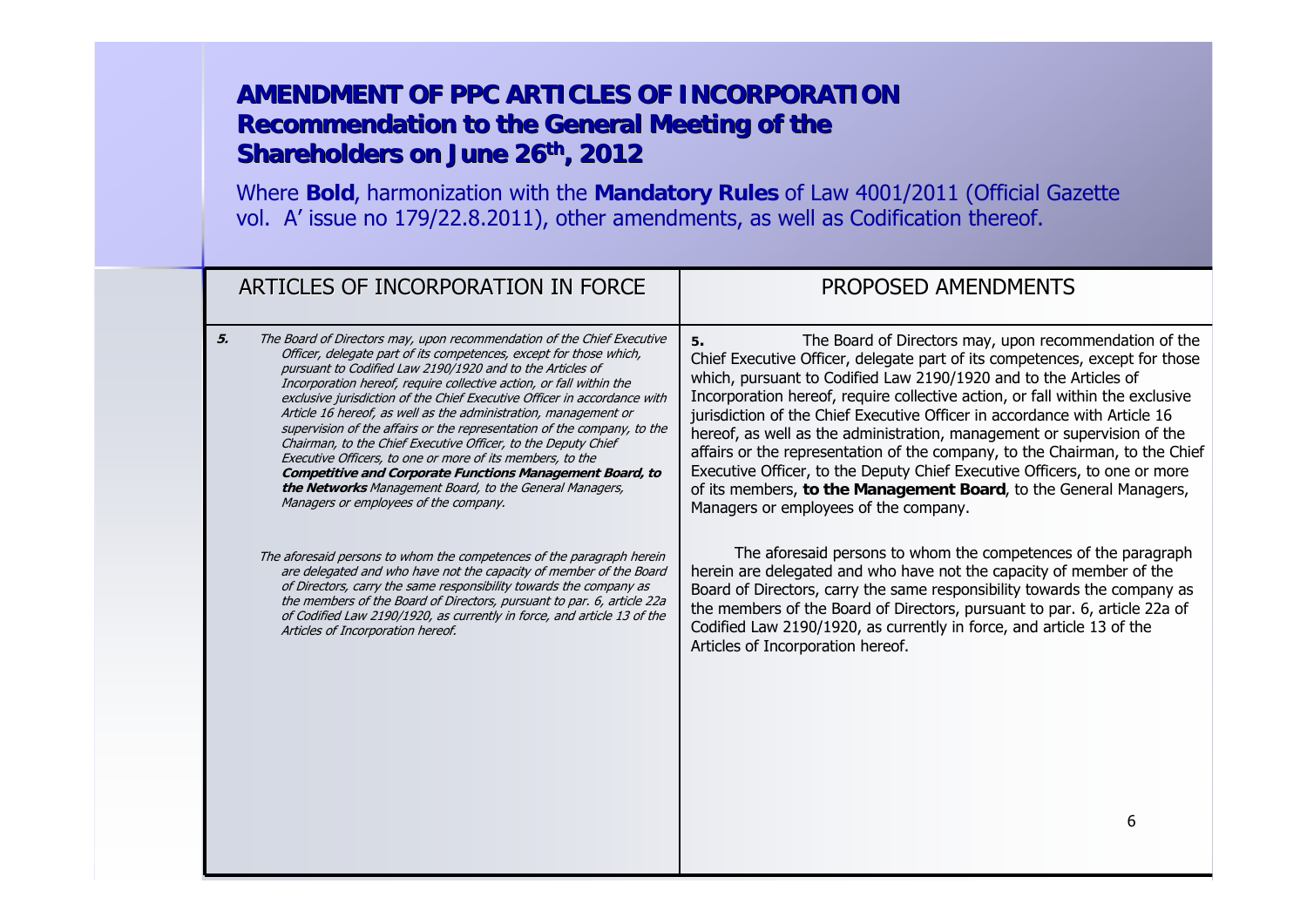|                 | ARTICLES OF INCORPORATION IN FORCE                                                                                                                                                                                                                                                                                                                                                                                                                                                                                                                                                | PROPOSED AMENDMENTS                                                                                                                                                                                                                                                                                                                                                                                                                                         |
|-----------------|-----------------------------------------------------------------------------------------------------------------------------------------------------------------------------------------------------------------------------------------------------------------------------------------------------------------------------------------------------------------------------------------------------------------------------------------------------------------------------------------------------------------------------------------------------------------------------------|-------------------------------------------------------------------------------------------------------------------------------------------------------------------------------------------------------------------------------------------------------------------------------------------------------------------------------------------------------------------------------------------------------------------------------------------------------------|
|                 | Article 19<br><b>General Managers</b>                                                                                                                                                                                                                                                                                                                                                                                                                                                                                                                                             | Article 19<br><b>General Managers</b>                                                                                                                                                                                                                                                                                                                                                                                                                       |
| $\mathcal{I}$ . | The General Managers are high-ranking executives of the company, at the<br>head of independent sectors of the company's business activities.<br>They report to the Chief Executive Officer or/and to the Deputy<br>Executive Officers. In case of absence of the General Manager, for<br>any reason whatsoever, the temporary execution of his duties may be<br>assigned by the Chief Executive Officer to another General Manager,<br>who participates in the same Management Board.                                                                                             | The General Managers are high-ranking executives of the company,<br>$\mathbf{1}$ .<br>at the head of independent sectors of the company's business activities.<br>They report to the Chief Executive Officer or/and to the Deputy Chief<br>Executive Officers. In case of absence of the General Manager, for any<br>reason whatsoever, the temporary execution of his duties may be<br>assigned by the Chief Executive Officer to another General Manager. |
| 2.              | The number and duties of the General Managers, as well as of the<br>General Divisions, shall be determined by the Board of Directors upon<br>recommendation of the Chief Executive Officer. The General<br>Managers, who may or may not be employees of the company, are<br>selected through an open tender procedure, unless otherwise decided<br>by the Board of Directors in special cases. The General Managers are<br>appointed for a five-year term of office by the Chief Executive Officer<br>upon the recommendation of the competent Deputy Chief Executive<br>Officer. | [Remains as it is]<br>2.                                                                                                                                                                                                                                                                                                                                                                                                                                    |
| 3.              | The General Managers shall conclude a special contract with the Chief<br>Executive Officer, by which, among others, their remuneration, any<br>benefits and matters related to their evaluation shall be determined.<br>More specifically, their evaluation is regulated by the Regulation of<br>Operation of the company.                                                                                                                                                                                                                                                        | 3.<br>[Remains as it is]                                                                                                                                                                                                                                                                                                                                                                                                                                    |
|                 |                                                                                                                                                                                                                                                                                                                                                                                                                                                                                                                                                                                   | 7                                                                                                                                                                                                                                                                                                                                                                                                                                                           |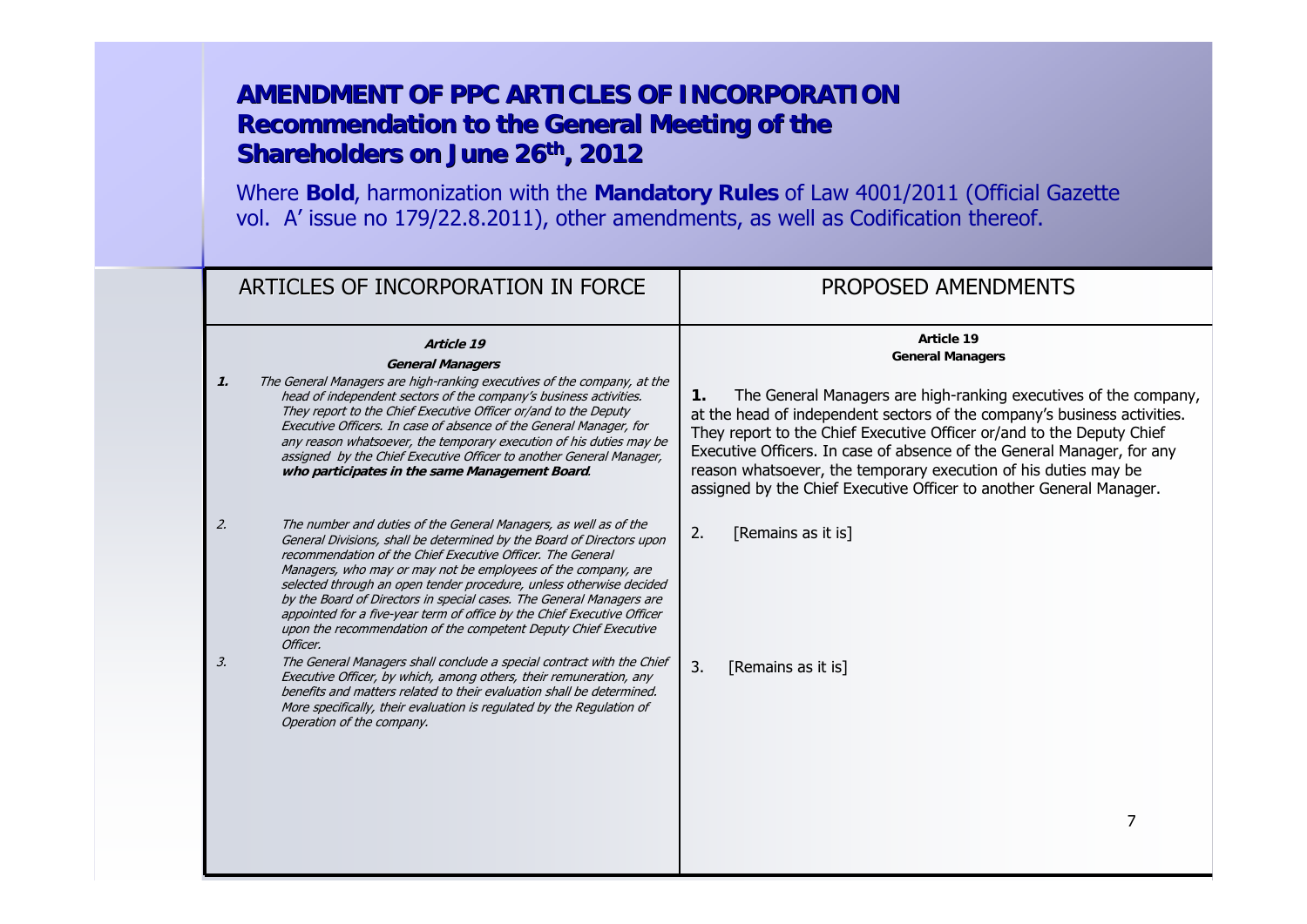| ARTICLES OF INCORPORATION IN FORCE                                                                                                                                                                                                                                                                                                                                                                                                                                                                                                                                                                                                                                                                      | PROPOSED AMENDMENTS                                                                                                                                              |
|---------------------------------------------------------------------------------------------------------------------------------------------------------------------------------------------------------------------------------------------------------------------------------------------------------------------------------------------------------------------------------------------------------------------------------------------------------------------------------------------------------------------------------------------------------------------------------------------------------------------------------------------------------------------------------------------------------|------------------------------------------------------------------------------------------------------------------------------------------------------------------|
| Article 19a<br><b>Competitive and Corporate Functions Management Board - Networks</b><br>Management Board                                                                                                                                                                                                                                                                                                                                                                                                                                                                                                                                                                                               | Article 19a<br><b>Management Board</b>                                                                                                                           |
| A Competitive and Corporate Functions Management<br>1.<br><b>Board (CCFMB) and a Networks Management Board (NMB) are formed within</b><br>the company. The CCFMB is responsible for the management of issues<br>and matters concerning the corporate activities and the activities<br>exposed to competition (Mines-Generation and Energy Supply). The<br>NMB is responsible for the activities which are not exposed to<br>competition (Transmission System - Distribution Network).                                                                                                                                                                                                                   | A Management Board (M.B.) is formed within the company.<br>$\mathbf{1}$ .                                                                                        |
| The CCFMB is composed of the Chief Executive Officer who<br>acts as its Chairman, the Deputy Chief Executive Officers, if any, and the General<br>Managers who are responsible for the competitive activities of the<br>Company, as well as those responsible for Financial Affairs and<br>Functions, Human Resources and Corporate Functions.<br>The NMB is composed of the Chief Executive Officer, who acts as<br>its Chairman, the Deputy Executive Officers, if there are any, and the<br>General Managers who are responsible for the non competitive<br>activities of the Company, as well as those responsible for Financial<br>Affairs and Functions, Human Resources and Corporate Functions. | The M.B. is composed of the Chief Executive Officer who acts as<br>2.<br>its Chairman, the Deputy Chief Executive Officers, if any, and the<br>General Managers. |
| The General Counsel of the Company may attend their meetings at the<br>discretion of the Chief Executive Officer.                                                                                                                                                                                                                                                                                                                                                                                                                                                                                                                                                                                       | The General Counsel of the Company may attend its meetings at<br>the discretion of the Chief Executive Officer.                                                  |
|                                                                                                                                                                                                                                                                                                                                                                                                                                                                                                                                                                                                                                                                                                         | 8                                                                                                                                                                |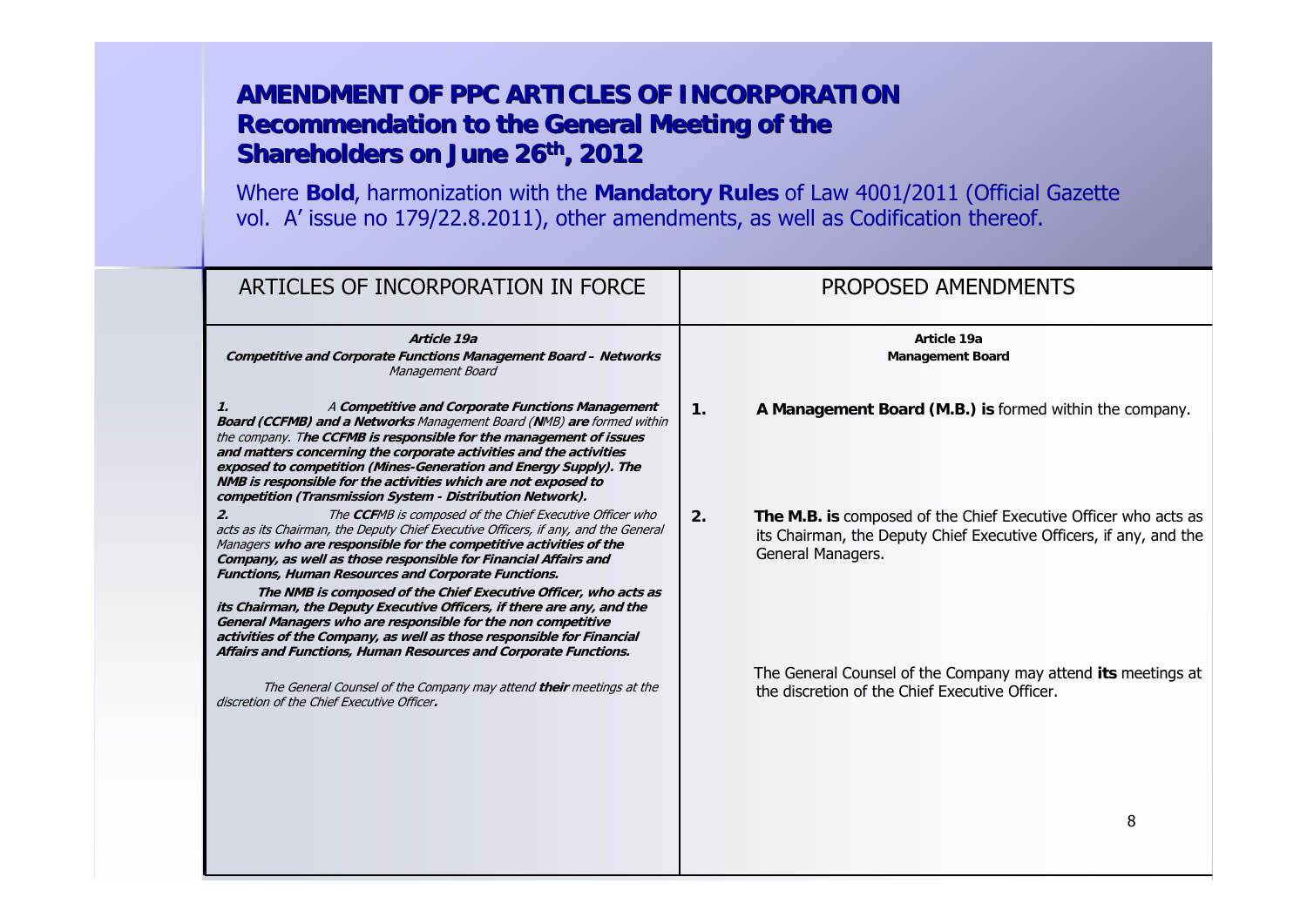| ARTICLES OF INCORPORATION IN FORCE                                                                                                                                                                                                                                                                                                                                                                                                                                                                                                                          | PROPOSED AMENDMENTS                                                                                                                                                                                                                                                                                                                                                                                                                                                             |
|-------------------------------------------------------------------------------------------------------------------------------------------------------------------------------------------------------------------------------------------------------------------------------------------------------------------------------------------------------------------------------------------------------------------------------------------------------------------------------------------------------------------------------------------------------------|---------------------------------------------------------------------------------------------------------------------------------------------------------------------------------------------------------------------------------------------------------------------------------------------------------------------------------------------------------------------------------------------------------------------------------------------------------------------------------|
| The Management Boards operate in conformity with the<br>3.                                                                                                                                                                                                                                                                                                                                                                                                                                                                                                  | 3. The Management Board operates in conformity with the decisions of                                                                                                                                                                                                                                                                                                                                                                                                            |
| decisions of the Board of Directors, ensuring the necessary collective<br>handling of administrative and operational issues of the company, as<br>well as the consistency in its operation, within their areas of<br>responsibility. Within this framework, each Board is responsible for<br>important matters concerning, inter alia, the productivity, the<br>performance of the Company units, the organization and operation of<br>activities within its area of responsibility, as well as for the budget,<br>the Strategic and the Business Planning. | the Board of Directors, ensuring the necessary collective handling of<br>administrative and operational issues of the company, as well as the<br>consistency in its operation. Within this framework, the M.B. is responsible<br>for important matters concerning, inter alia, the productivity, the<br>performance of the Company units, the organization and operation of<br>activities of the company, as well as for the budget and the Strategic and<br>Business Planning. |
| Moreover, said Boards decide on the conclusion of contracts<br>concerning supplies, assignment of projects, furnishing of services and<br>generally any kind of financial contract up to an amount fixed by the<br>Board of Directors. The aforesaid Boards also make decisions and<br>settle any matter pertaining to the execution of the said contracts.                                                                                                                                                                                                 | Moreover, the M.B. decides on the conclusion of contracts concerning<br>supplies, assignment of projects, furnishing of services and generally any<br>kind of financial contract up to an amount fixed from time to time by the<br>Board of Directors. It also makes decisions and settles any matter<br>pertaining to the execution of the said contracts.                                                                                                                     |
| <b>Both Management Boards hereof operate in accordance</b><br>4.<br>with their Rules of Operation, as approved by the Board of Directors<br>upon recommendation by the Chief Executive Officer.                                                                                                                                                                                                                                                                                                                                                             | 4. The M.B. operates in accordance with its Rules of Operation, as<br>approved by the Board of Directors upon recommendation by the Chief<br><b>Executive Officer</b>                                                                                                                                                                                                                                                                                                           |
|                                                                                                                                                                                                                                                                                                                                                                                                                                                                                                                                                             | 9                                                                                                                                                                                                                                                                                                                                                                                                                                                                               |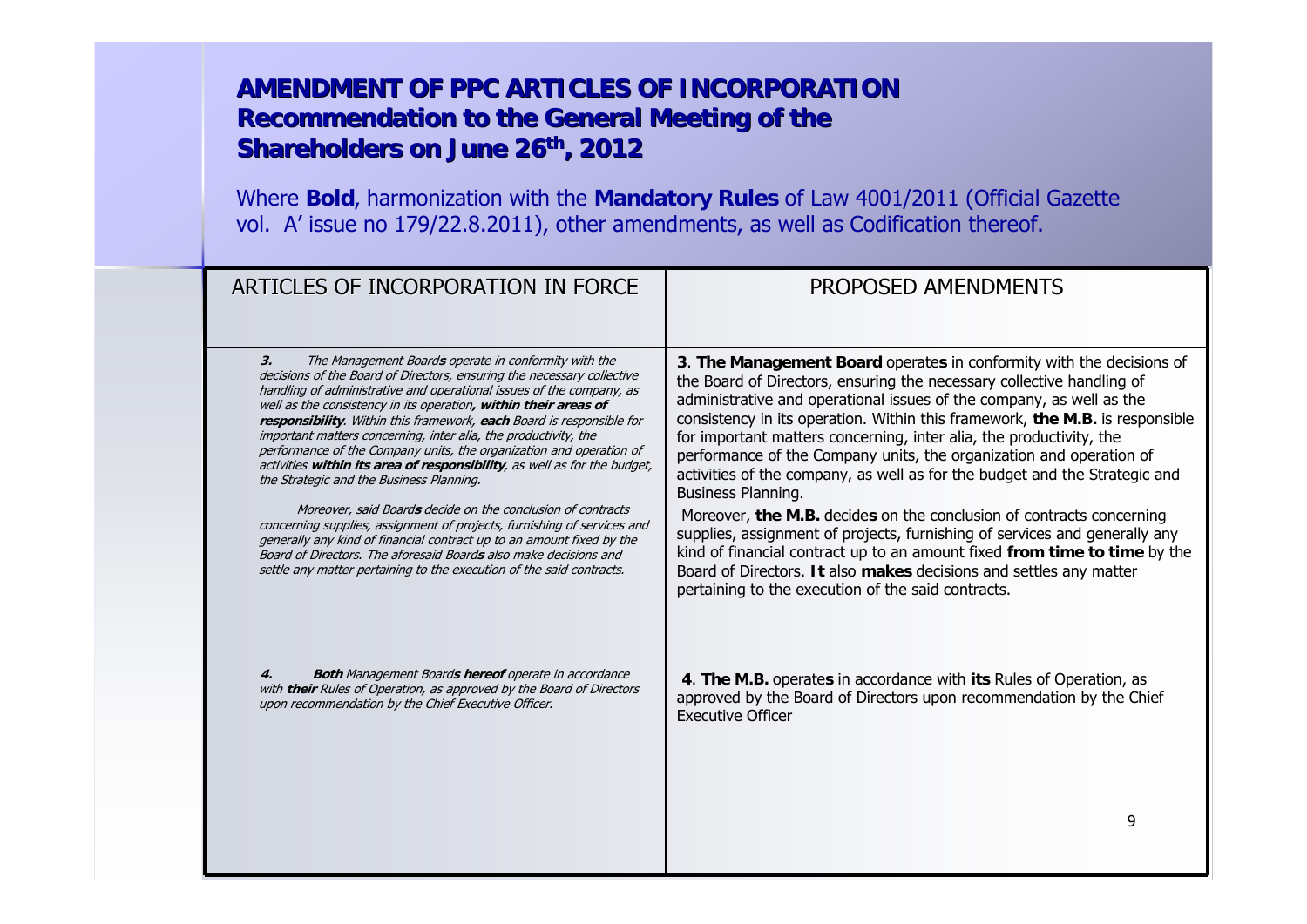| ARTICLES OF INCORPORATION IN FORCE                                                                                                                                                                                                                                                                                                                                                                                                                                                                                                                                                                                                                                                                                                                                                                                                          | PROPOSED AMENDMENTS                                                                                                                                                                                                                                                                                                                                                                                                                                                                                                                                                                                                                                                                                                                                                                                                                                                                                                                                                                                                                                                                           |
|---------------------------------------------------------------------------------------------------------------------------------------------------------------------------------------------------------------------------------------------------------------------------------------------------------------------------------------------------------------------------------------------------------------------------------------------------------------------------------------------------------------------------------------------------------------------------------------------------------------------------------------------------------------------------------------------------------------------------------------------------------------------------------------------------------------------------------------------|-----------------------------------------------------------------------------------------------------------------------------------------------------------------------------------------------------------------------------------------------------------------------------------------------------------------------------------------------------------------------------------------------------------------------------------------------------------------------------------------------------------------------------------------------------------------------------------------------------------------------------------------------------------------------------------------------------------------------------------------------------------------------------------------------------------------------------------------------------------------------------------------------------------------------------------------------------------------------------------------------------------------------------------------------------------------------------------------------|
| Article 32<br><b>Financial Year- Annual Statements</b><br>The financial year of the company has a twelve-month duration,<br>1.<br>beginning on the first day (1st) of January and ending on the thirty<br>first day (31st) of December of each calendar year.<br>At the end of each financial year, the Board of Directors shall balance the<br>2.<br>accounts, draw up a thorough inventory of the assets and liabilities of<br>the company and prepare the annual financial statements and a<br>report thereon, in accordance with articles 42(a), 42(b), 42(c), 42(d),<br>42(e), 43, 43(a), 43(b), 43(c), 134, 135, 136 and 139 of Codified Law<br>2190/1920, as same is in force, as well as the annual Consolidated<br>Financial Statements in accordance with articles 90 up to 109 and 134<br>up to 136 of same Law.                 | Article 32<br><b>Financial Year-Annual Statements</b><br>[Remains as it is].<br>1.<br>At the end of each financial year, the Board of Directors shall balance the accounts,<br>2.<br>draw up a thorough inventory of the assets and liabilities of the company and prepare the<br>annual financial statements and a report thereon, in accordance with articles 42(a), 42(b),<br>42(c), 42(d), 42(e), 43, 43(a), 43(b), 43(c), 134, 135, 136 and 139 of Codified Law<br>2190/1920, as same is in force, as well as the annual Consolidated Financial Statements in<br>accordance with articles 90 up to 109 and 134 up to 136 of same Law in conjunction with<br>the provisions of articles 4 to 6 of Law 3556/2007.                                                                                                                                                                                                                                                                                                                                                                          |
| The annual financial statements shall include:<br>3.<br>(a) The balance sheet,<br>(b) The profit and loss account,<br>(c) The Statement of alterations of share capital,<br>(d) The cash flow Statement,<br>(e) The profit and loss appropriation list, and<br>$(f)$ The appendix.<br>The statements referred to above shall constitute a unified whole, shall be<br>audited in accordance with the stipulations of articles 36, 36a, 37 and<br>137 of Codified Law 2190/1920, as same is currently in force, and<br>shall present a clear picture of the assets and liabilities of the<br>company. In preparing its annual financial statements, the company<br>shall, in parallel to the above, apply the rules for the keeping of<br>accounts provided for by article 30 of Law 2773/1999, as<br>amended by article 20 of Law 3426/2005. | The annual financial statements shall include:<br>3.<br>(a) The "statement of financial position",<br>(b) The "statement of income",<br>(c) The "statement of changes in shareholders' equity",<br>(d) The "cash flow statement",<br>(e) The "statement of comprehensive income", and<br>(f) The "Notes to the Financial Statements".<br>The statements referred to above shall constitute a unified whole, shall be audited in<br>accordance with the stipulations of articles 36, 36a, 37 and 137 of Codified Law 2190/1920,<br>as same is currently in force, and shall present a clear picture of the assets and liabilities, of<br>the financial position and of the financial results of the company. In preparing its annual<br>financial statements, the company shall, in parallel to the above, apply the rules for the<br>keeping of accounts provided for by articles 141 and 130 par.4 of Law 4001/2011, as<br>applicable. Moreover, apart from the above, the Board of Directors prepares at the<br>end of each financial year "the distribution of profits of the year".<br>10 |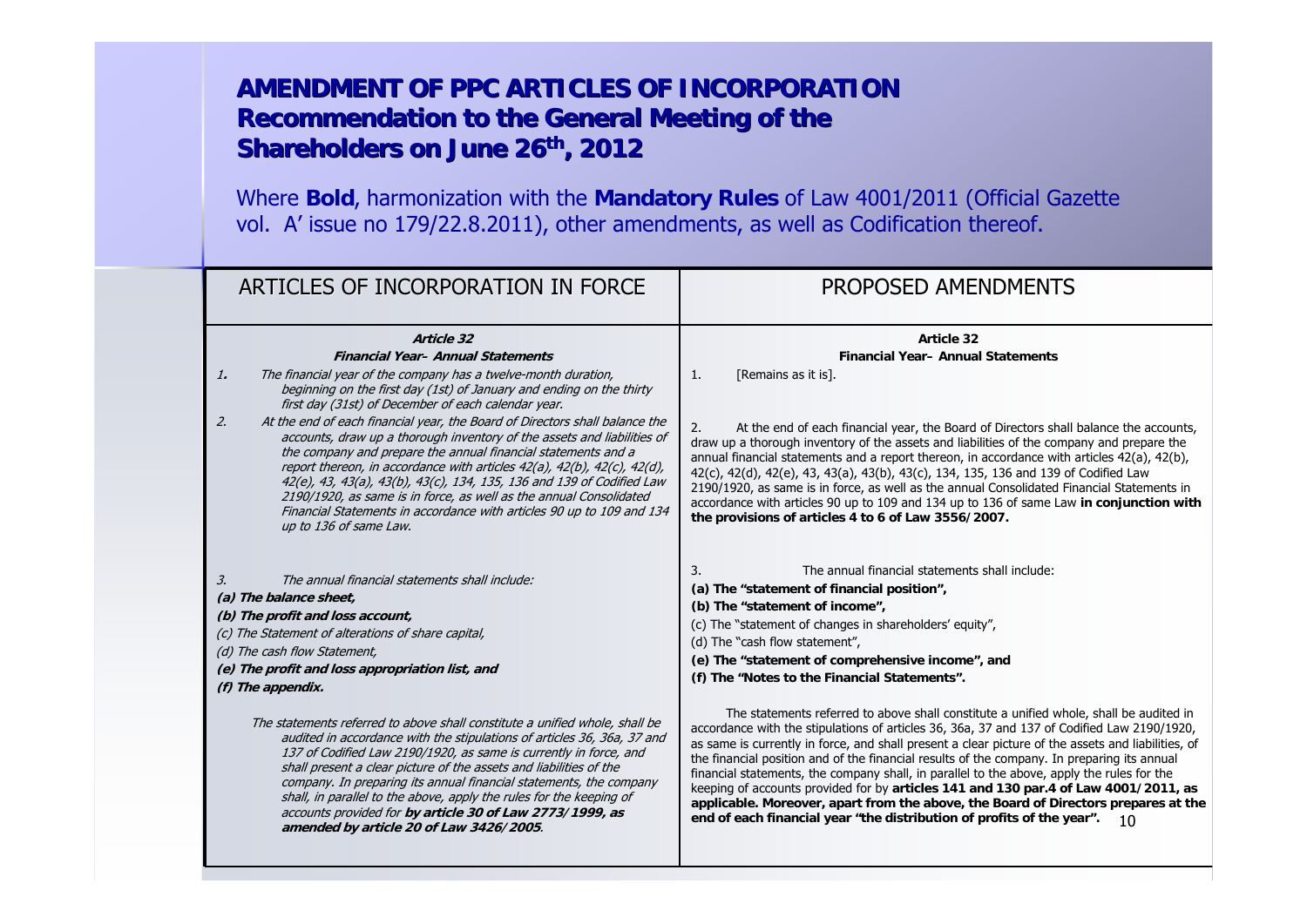| ARTICLES OF INCORPORATION IN<br><b>FORCE</b>                                                                                                                                                                                                                                                                                                                                                                                                                                                                                                                                                                                                                                                                                                                                                                                                                                                                                                                                                                                                                                                                                                                                                                                                                                                                                                                                                                                                               | <b>PROPOSED AMENDMENTS</b>                           |
|------------------------------------------------------------------------------------------------------------------------------------------------------------------------------------------------------------------------------------------------------------------------------------------------------------------------------------------------------------------------------------------------------------------------------------------------------------------------------------------------------------------------------------------------------------------------------------------------------------------------------------------------------------------------------------------------------------------------------------------------------------------------------------------------------------------------------------------------------------------------------------------------------------------------------------------------------------------------------------------------------------------------------------------------------------------------------------------------------------------------------------------------------------------------------------------------------------------------------------------------------------------------------------------------------------------------------------------------------------------------------------------------------------------------------------------------------------|------------------------------------------------------|
| In order that the General Meeting takes a valid resolution with respect<br>4.<br>to the financial statements approved by the Board of Directors, the said<br>statements must have been specifically certified by:<br>(a)<br>The Chairman of the Board of Directors or its Deputy Chairman,<br>The Chief Executive Officer and, in the event that the positions of the<br>(b)<br>Chairman and of the Chief Executive Officer coincide to the same person, by the<br>Vice Chairman of the Board of Directors.<br>The General Manager at head and in charge of the company's financial<br>(c)<br><i>issues.</i><br>(d)<br>The person in charge of the accounting department.<br>The above mentioned persons, in case of disagreement about the legality of the<br>manner of preparing the financial statements, shall submit their objections in<br>writing to the General Meeting.<br>The management report of the Board of Directors to the ordinary<br>5.<br>General Meeting must give an accurate and clear picture of the progress of the<br>business and of the financial condition of the company, as well as furnish<br>information on the anticipated development of the company in accordance with<br>articles 43(a) and 136 of Codified Law 2190/1920, as currently in force, as well as<br>any other important event which has occurred in the time period extending from<br>the end of the financial year to the day of submittal of the report. | [Remains as it is]<br>4.<br>[Remains as it is]<br>5. |
|                                                                                                                                                                                                                                                                                                                                                                                                                                                                                                                                                                                                                                                                                                                                                                                                                                                                                                                                                                                                                                                                                                                                                                                                                                                                                                                                                                                                                                                            | 11                                                   |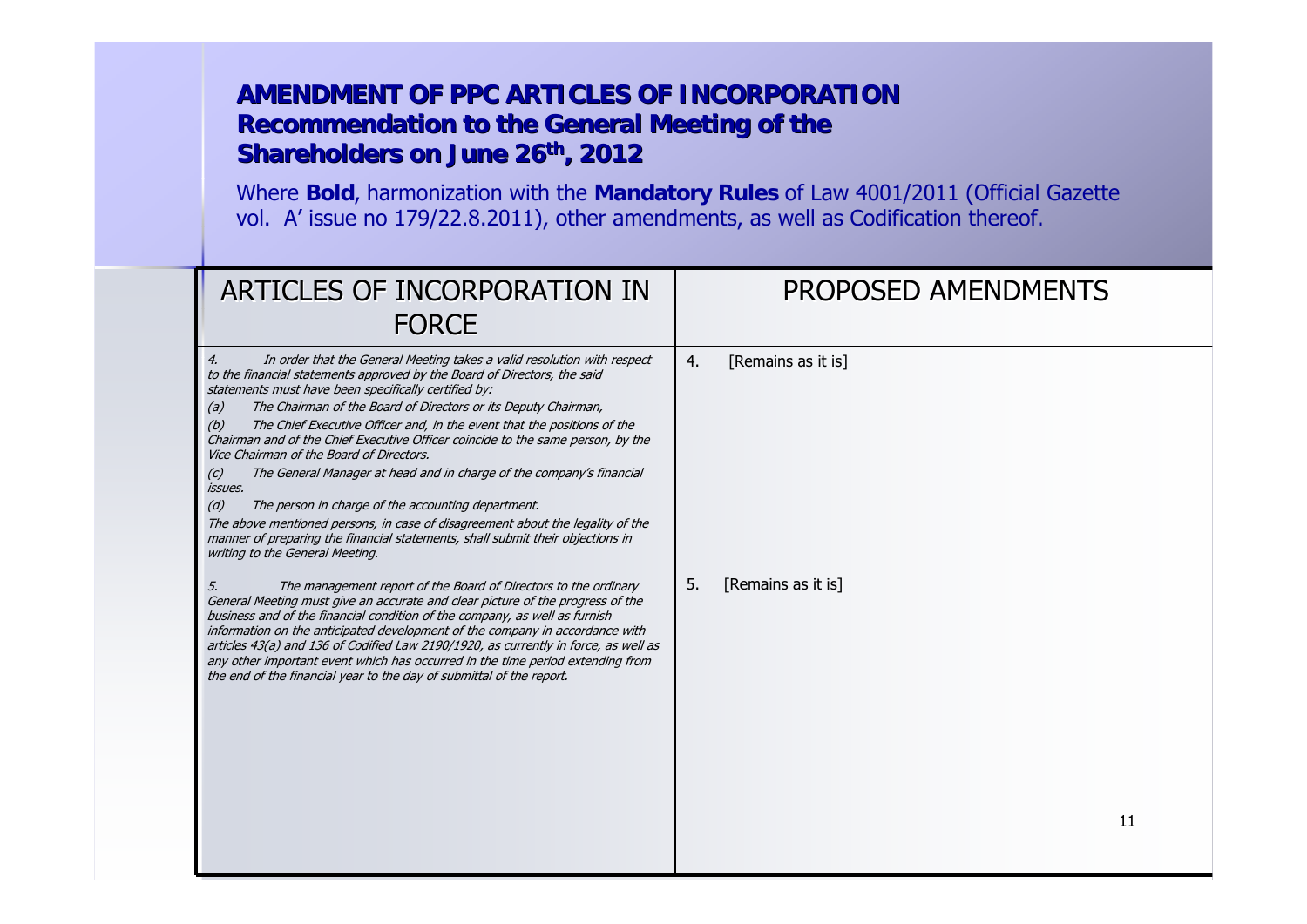| <b>ORATION IN FORCEARTICLES OF</b><br><b>INCORP</b>                                                                                                                                                                                                                                                                                                                                                                                                                   | PROPOSED AMENDMENTS                                                                                                                                                                                                                                                                                                                                                                                                                   |
|-----------------------------------------------------------------------------------------------------------------------------------------------------------------------------------------------------------------------------------------------------------------------------------------------------------------------------------------------------------------------------------------------------------------------------------------------------------------------|---------------------------------------------------------------------------------------------------------------------------------------------------------------------------------------------------------------------------------------------------------------------------------------------------------------------------------------------------------------------------------------------------------------------------------------|
| The Board of Directors of the company is bound to publish the annual<br>6.<br>financial statements (except for the appendix), and the Annual Consolidated<br>Financial Statements, the Report of the Board of Directors and the Audit Report<br>(Certificate) of the Chartered Auditors, at least twenty (20) days prior to the<br>General Meeting, and in the event that they are amended, within twenty (20)<br>days from the date of their amendment as follows: : | 6. The Board of Directors of the company is bound to publish the annual<br>financial statements and the Annual Consolidated Financial Statements, the<br>Report of the Board of Directors and the Audit Report (Certificate) of the<br>Chartered Auditors, at least twenty (20) days prior to the General Meeting,<br>and in the event that they are amended, within twenty (20) days from the<br>date of their amendment as follows: |
| In newspapers and printed matter, as provided for by article 26 par. 2<br>a)<br>of Codified Law 2190/1920, as currently in force, in combination with article 23<br>par.1 hereof.                                                                                                                                                                                                                                                                                     | In newspapers and printed matter, as provided for by article 26<br>a)<br>par. 2 of Codified Law 2190/1920, as currently in force, in combination with<br>article 23 par.1 hereof.                                                                                                                                                                                                                                                     |
| Insertion on the web site, which shall be accessible to the public, for<br>b)<br>at least two (2) years from their publication.                                                                                                                                                                                                                                                                                                                                       | Insertion on the web site, which shall be accessible to the public,<br>b)<br>for at least five (5) years from their publication.                                                                                                                                                                                                                                                                                                      |
| Submission to the Capital Market Committee.<br>c)                                                                                                                                                                                                                                                                                                                                                                                                                     | Submission to the Capital Market Committee and the Athens<br>C)<br>Exchange (ATHEX).                                                                                                                                                                                                                                                                                                                                                  |
| Apart from the above, there are also published data and information,<br>defined by Joint Ministerial Decision of the Ministers of Finance and<br>Development, in newspapers, as provided for by law.<br>The balance sheet shall contain the personal details of those,<br>who have certified it in accordance with article $7(a)$ , paragraph 1, case<br>g' section b' of Codified Law 2190/1920, as in force.                                                        | Apart from the above, there are also published the interim financial<br>statements, pursuant to the provisions of articles 5 and 6 of Law<br>3556/2007, as well as all data and information defined by Joint<br>Ministerial Decision of the Minister of Finance and of the competent<br>Supervising Minister or by decisions of the Capital Market<br>Committee, in newspapers and other media, as provided for by the law.           |
| Copies of the annual financial statements, together with the reports of<br>Z.<br>the Board of Directors and of the Chartered-Auditors, shall be submitted to the<br>appropriate supervisory authority at least twenty (20) days prior to the General<br>Meeting.                                                                                                                                                                                                      | [Remains as it is]<br>7.                                                                                                                                                                                                                                                                                                                                                                                                              |
| Within twenty (20) days from the approval of the annual financial<br>8.<br>statements by the Ordinary General Meeting, a copy of the minutes of the said<br>meeting, together with a copy of the approved annual financial statements,<br>shall be submitted to the appropriate supervisory authority.                                                                                                                                                                | 8.<br>[Remains as it is]<br>12                                                                                                                                                                                                                                                                                                                                                                                                        |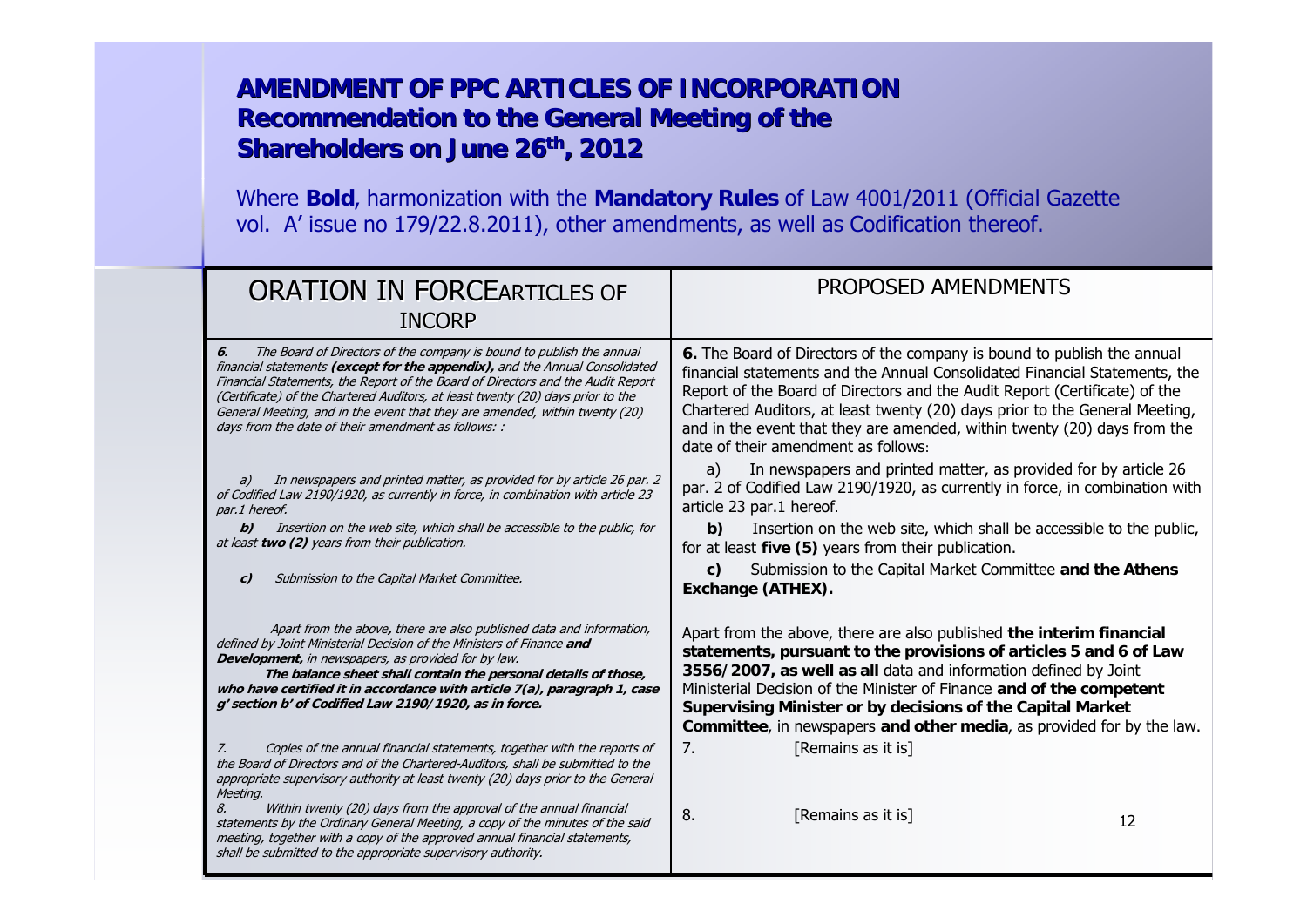| ARTICLES OF INCORPORATION IN FORCE                                                                                                                                                                                                                                                                                                                                      | <b>PROPOSED AMENDMENTS</b>                                                                                                                                                                                                                                                                                                       |
|-------------------------------------------------------------------------------------------------------------------------------------------------------------------------------------------------------------------------------------------------------------------------------------------------------------------------------------------------------------------------|----------------------------------------------------------------------------------------------------------------------------------------------------------------------------------------------------------------------------------------------------------------------------------------------------------------------------------|
| 9.<br>In addition to the financial statements referred to above, the company<br>shall prepare, at the end of each financial year, the Unbundled Financial<br>Statements as provided for by article 30 of Law 2773/1999, as amended by<br>article 20 of Law 3426/2005 and is in force henceforth, in accordance with<br>the international accounting standards           | 9. In addition to the financial statements referred to above, the company<br>shall prepare, at the end of each financial year, the Unbundled Financial<br>Statements as provided for by articles 141 and 130 par.4 of Law<br>4001/2011, as is in force, in accordance with the applicable<br>international accounting standards. |
| The said statements shall be audited by the auditors of the company as<br>stipulated by article 31 hereof and together with the relevant Auditing Report<br>shall be submitted to the General Meeting for approval                                                                                                                                                      | The said statements shall be audited by the auditors of the company as<br>stipulated by article 31 hereof and together with the relevant Auditing<br>Report shall be submitted to the General Meeting for approval.                                                                                                              |
| A summary list of the annual and half-yearly financial statements of the<br>10.<br>company, drawn up in accordance with the international accounting standards,<br>shall also be published in a newspaper with a wide circulation in Europe and the<br>United States, provided that this shall be permitted by the standing legislation of<br>the place of publication. | [Remains as it is]<br>10.                                                                                                                                                                                                                                                                                                        |
| 11. The company shall prepare and submit, in addition to those referred to in the<br>abovementioned paragraphs, consolidated balance sheets, provided that it owns<br>affiliated companies pursuant to article 42(e) of Codified Law 2190/1920, as<br>currently in force.                                                                                               | 11.<br>[Remains as it is]                                                                                                                                                                                                                                                                                                        |
|                                                                                                                                                                                                                                                                                                                                                                         |                                                                                                                                                                                                                                                                                                                                  |
|                                                                                                                                                                                                                                                                                                                                                                         | 13                                                                                                                                                                                                                                                                                                                               |